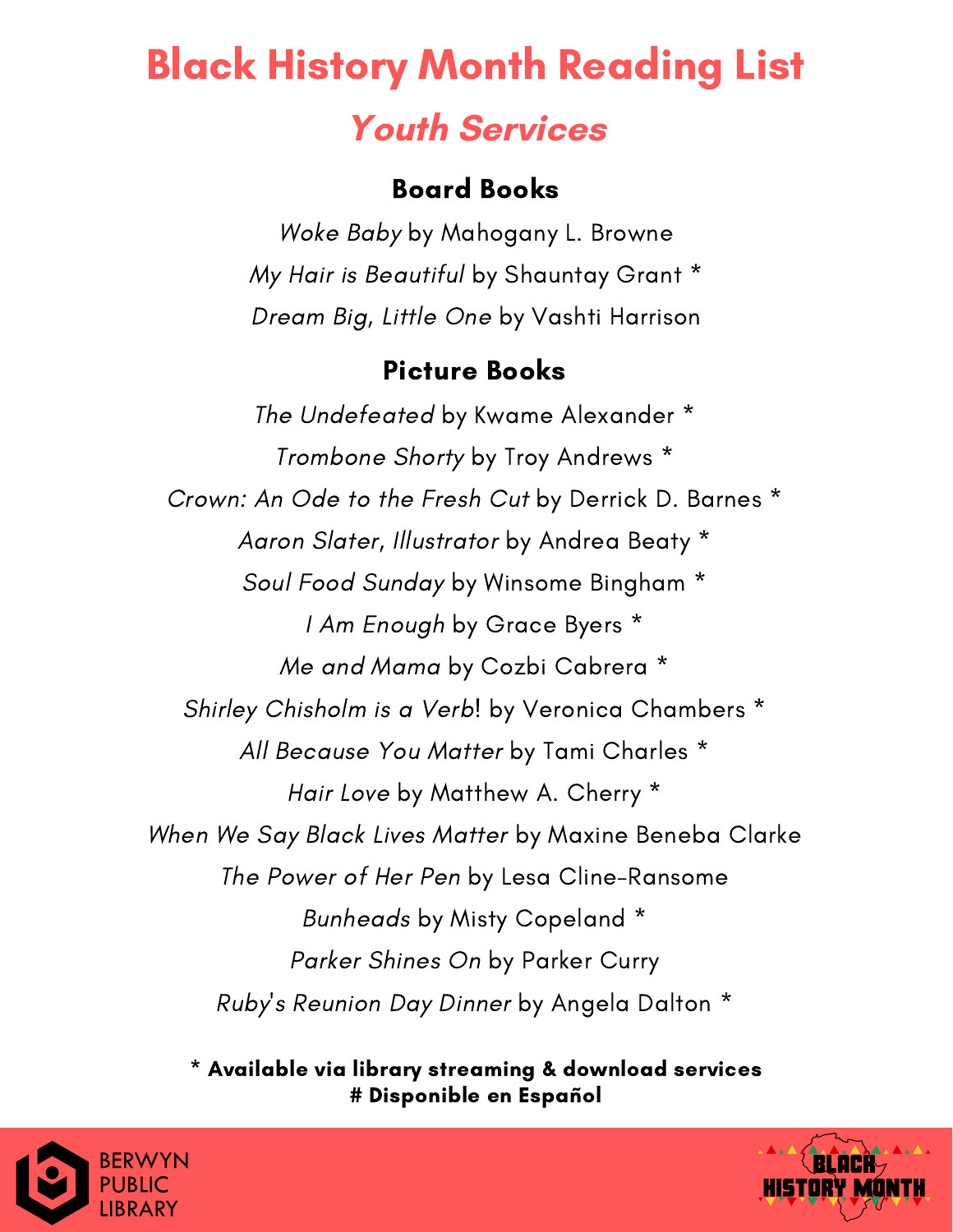### Picture Books (cont.)

Boogie Boogie, Y'all by C.G. Esperanza Not Quite Snow White by Ashley Franklin \* We Can: Portraits of Power by Tyler Gordon Kamala Harris: Rooted in Justice by Nikki Grimes \* Ambitious Girl by Meena Harris Harlem Grown by Tony Hillery The Oldest Student by Rita L. Hubbard \* Brown: The Many Shades of Love by Nancy Johnson James \* A Girl Like Me by Angela Johnson \* Black is a Rainbow Color by Angela Joy \* Going Down Home with Daddy by Kelly Starling Lyons \* My Hair is Magic by M.L. Marroquin Saturday by Oge Mora \*# Thank You, Omu! by Oge Mora \*# The Proudest Blue by Ibtihaj Muhammad \* A is for Activist by Innosanto Nagara \*# Sulwe by Lupita Nyong'o \* Bright Brown Baby by Andrea Davis Pinkney Time for Kenny by Brian Pinkney



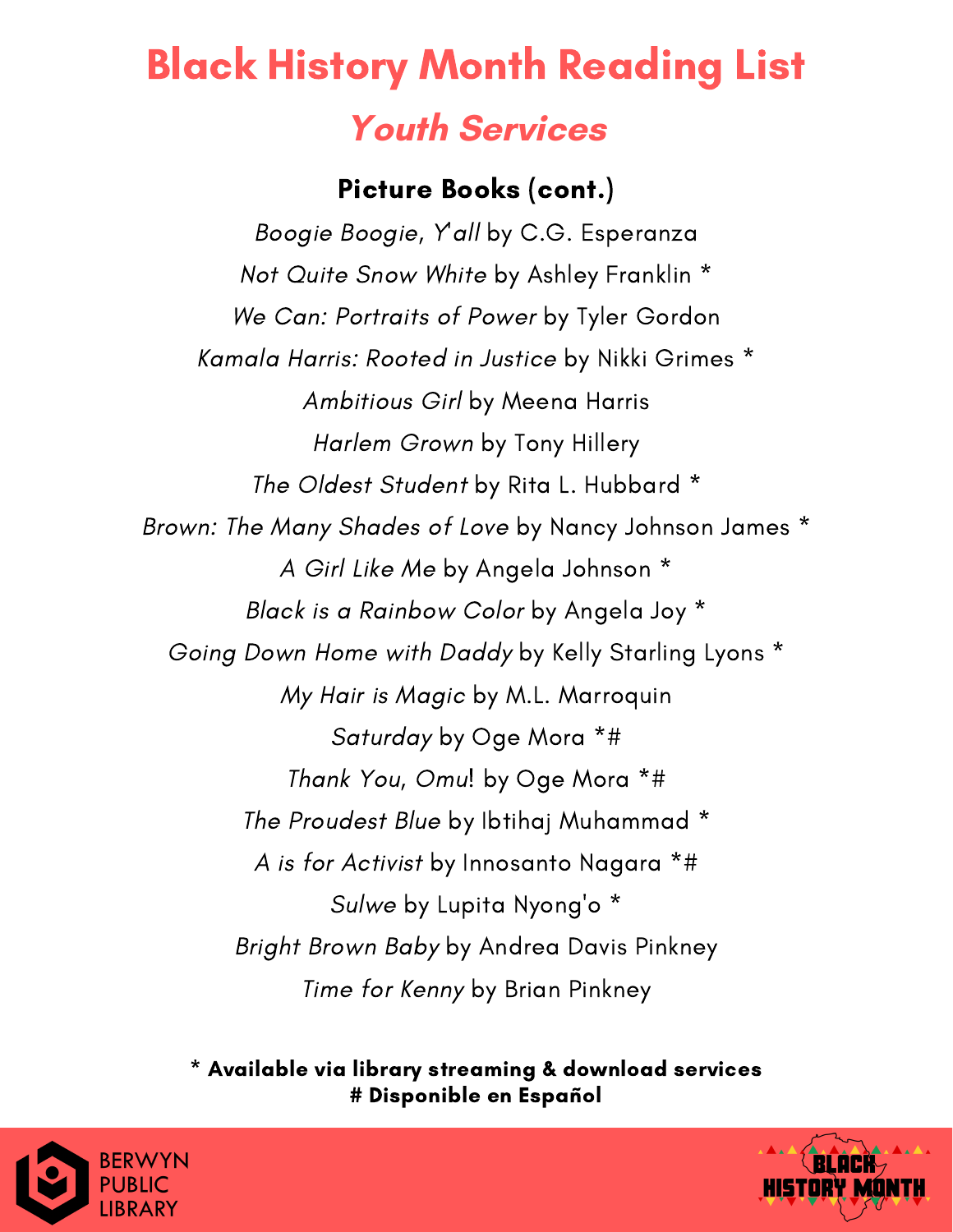## Picture Books (cont.)

Who Will You Be? by Andrea Pippins Bedtime Bonnet by Nancy Amanda Redd \* Michael Jordan by Maria Isabel Sánchez Vegara RuPaul by Maria Isabel Sánchez Vegara Runaway: The Daring Escape of Oney Judge by Ray Anthony Shepard For Beautiful Black Boys Who Believe in a Better World by Michael Walters \* RESPECT by Carole Weatherford \* The Roots of Rap by Carole Weatherford Unspeakable: The Tulsa Race Massacre by Carole Weatherford \* I Affirm Me by Nyasha Williams Your Legacy by Schele Williams \*

# Middle Grade

The New Kid by Jerry Craft \* The Forgotten Girl by India Hill Brown \* The Parker Inheritance by Varian Johnson \* Jayla Jumps In by Joy Jones \* Betty Before X by Ilyasah Shabazz \* Genesis Begins Again by Alicia Williams \*



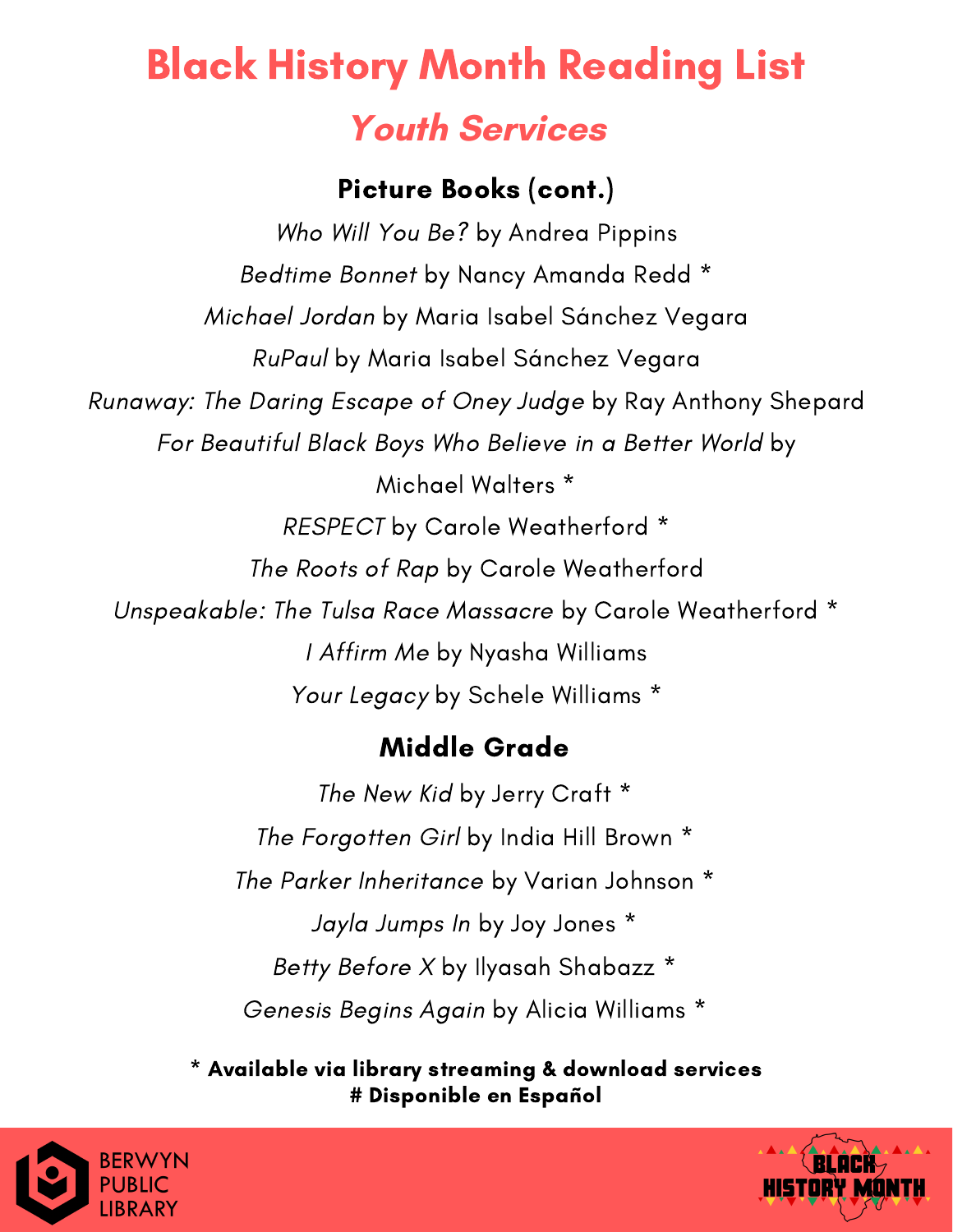#### Tween

Isaiah Dunn Is My Hero by Kelly J. Baptist \* The Swag Is in the Socks by Kelly J. Baptist \* Turning Point by Paula Chase \* The Only Black Girls in Town by Brandy Colbert \* When Life Gives You Mangos by Kereen Getten \* Take Back the Block by Chrystal D. Giles The True Definition of Neva Beane by Christine Kendall \* For Black Girls Like Me by Mariama Lockington \* A Soft Place to Land by Janae Marks From the Desk of Zoe Washington by Janae Marks \* Black Boy Joy by Kwame Mbalia \* Tristan Strong Punches a Hole in the Sky by Kwame Mbalia \* A Good Kind of Trouble by Lisa Moore Ramee \* Black Brother, Black Brother by Jewell Parker Rhodes \* Hidden Figures by Margot Lee Shetterly \* Some Places More Than Others by Renee Watson \* Before the Ever After by Jacqueline Woodson \* My Life as an Ice Cream Sandwich by Ibi Zoboi \*